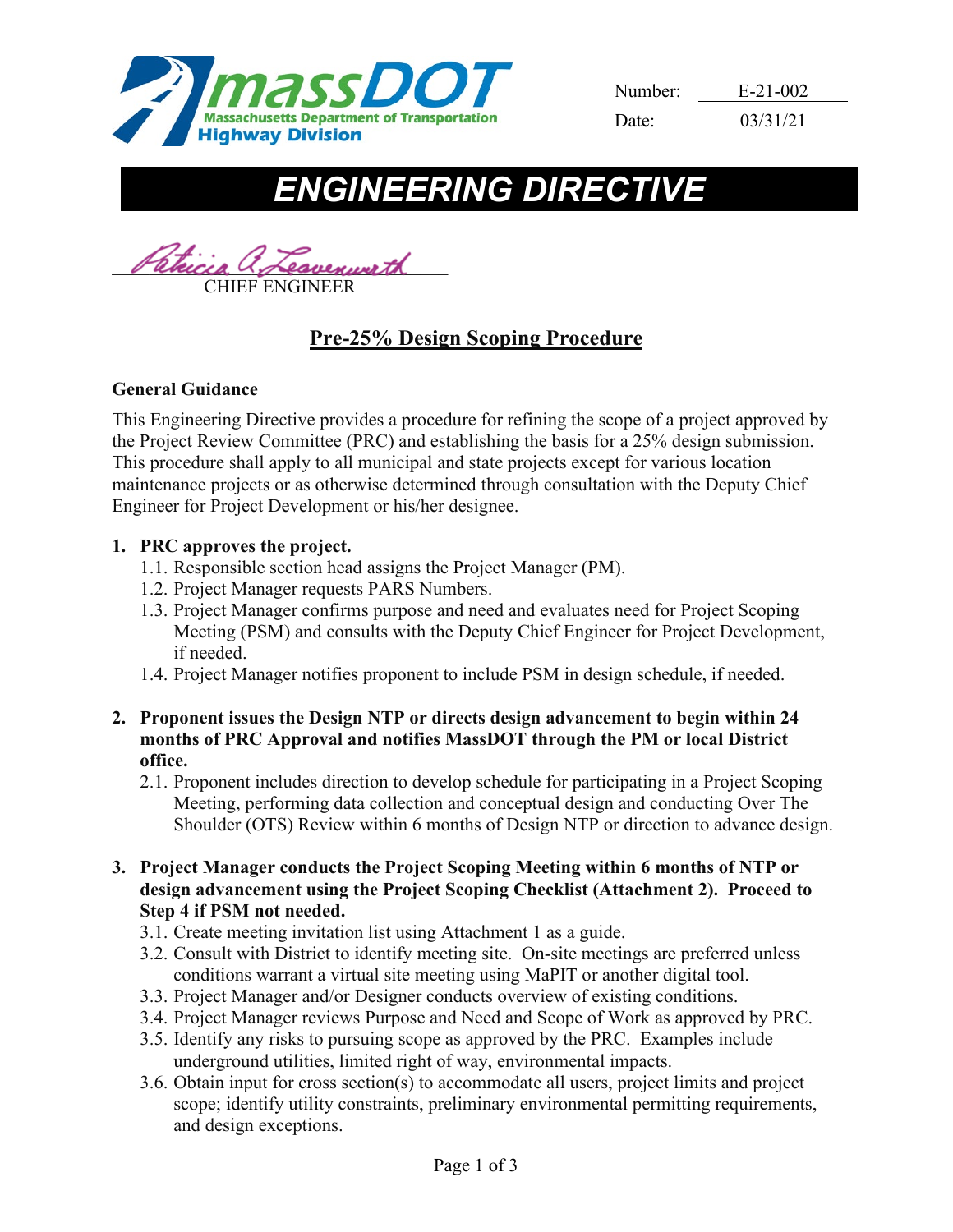3.7. Determine data collection and conceptual analysis needs. Examples include draft design justification workbook, safety alternatives analysis, and typical section alternatives.

## **4. Designer performs data collection and develops conceptual design(s).**

- 4.1. Data considerations: Utility survey, crash data, roadway safety audits, traffic counts, field survey and base plan, hydraulic analysis, borings, preliminary structures report, pavement test pits and cores, and other project data as required.
- 4.2. Design requirements: Consider public outreach meetings with local officials/general public/project abutters; perform early utility coordination; early environmental coordination; gather other data as needed. Develop conceptual (10% level) design(s) with critical cross sections, roll plan and preliminary profile views; preliminary Intersection Control Evaluation (ICE) Stage 2; prepare draft Design Justification Workbook identifying potential design exceptions; prepare preliminary project estimate; prepare design schedule using schedule template; prepare preliminary ROW impact summary; and provide preliminary construction staging using the default construction duration by project type.
- **5. Project Manager conducts the Pre-25% OTS Review to confirm the scope and cross section within 6 months of Design NTP (for municipal/state projects) or design advancement (for MassDOT in-house design).**
	- 5.1. Schedule meeting two weeks in advance using Attachment 1. Attach meeting material to the meeting invitation to provide materials in advance of the meeting.
	- 5.2. Project manager conducts OTS Review of Purpose and Need and scope as approved by the PRC and the conceptual design(s) and analysis with the project team including all items identified in the Project Scoping Checklist (Attachment 2). In-person meetings are preferred on-site or in a District Office to confirm the scope, selection of preferred conceptual design, and resolve any remaining internal comments and public concerns.
	- 5.3. Project manager documents the OTS Review and progress by summarizing the scoping meeting and OTS review.

## **6. Project Manager/Proponent schedules public outreach as needed within 3 months.**

## **7. Project Manager evaluates the current scope of work and public feedback against the PRC Approved Purpose and Need and Scope of Work.**

7.1. If the scope has changed as defined in the DSC/PRC Resubmission Criteria below the PM shall elevate the issue to the Office of the Chief Engineer through the Design Solutions Committee (DSC) for resolution in Step 8.

## **DSC/PRC Resubmission Criteria**

- The Project Contract Cost increases by an amount larger than the current contract  $cost + design contingency:$ 
	- At the pre-25% Scoping Meeting, if an estimated contract cost is  $10\%$ greater than the PRC estimated construction cost (including design contingency), the project scope will be reviewed.
	- Post pre-25%, if the estimated construction cost of any design submission or updated cost is 5% greater than the pre-25% estimated construction cost (including design contingency), the project scope must be confirmed by the DSC. If no pre-25% submission, then the baseline will be the PRC construction cost.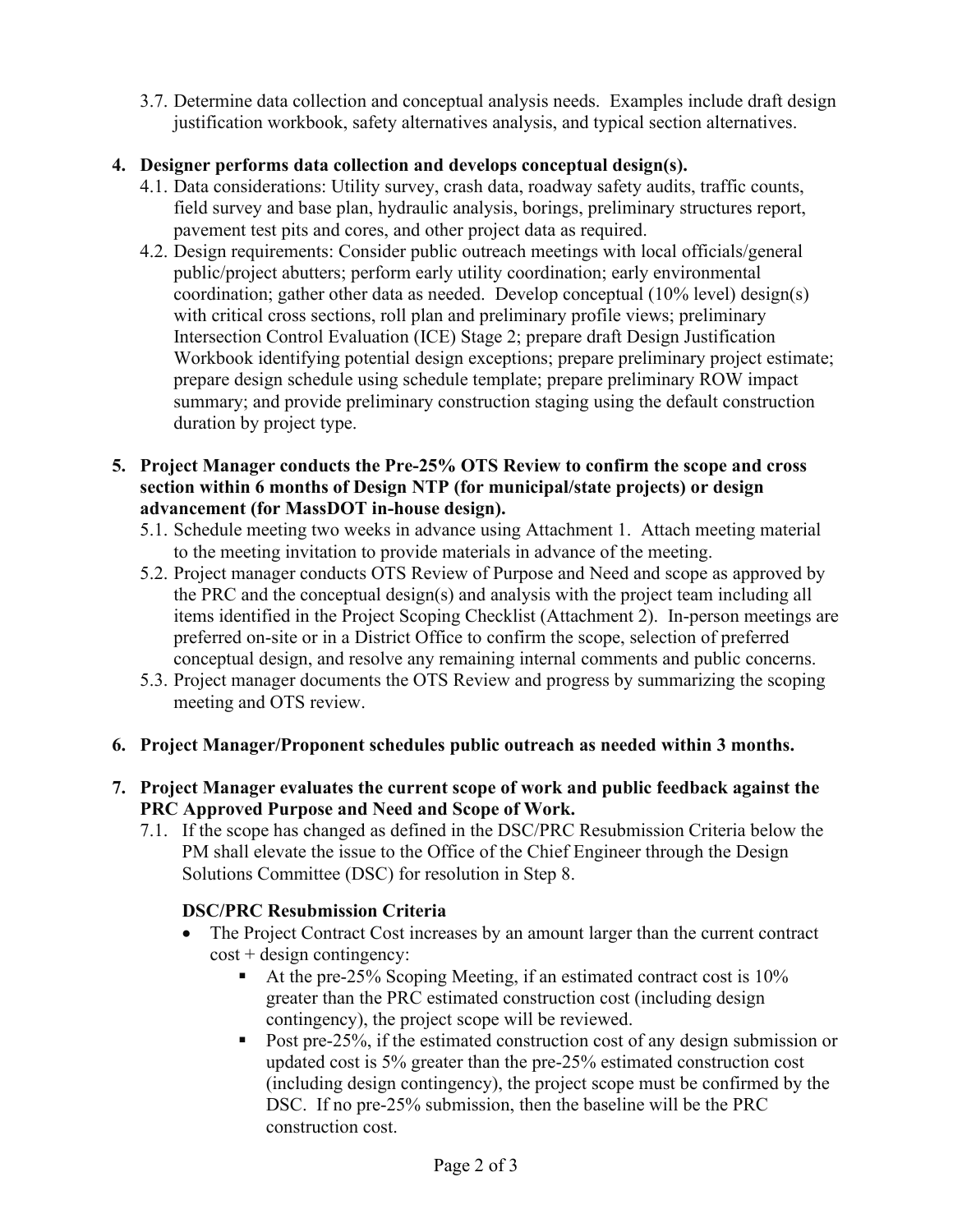- There is a change to the Project Scope or Project Limits that is outside of the original Purpose and Need of the project as approved at PRC, was not identified/approved during a Pre-25% Scoping Meeting or previous submission, or may cause a considerable delay to the schedule or deliverability of the project. Examples of project changes requiring review:
	- A new design alternative is being recommended that was not previously considered.
	- The addition of new or expanded assets beyond the established project limits or need.
	- The project is combined with another project or split off from an existing project.
	- Modifications to the project scope or limits negatively impact project deliverability or schedule. Examples include, but are not limited to:
		- New ROW impacts such as Article 97, 4f, 6f, cultural resources, rail permits, new State or Local ROW, relocations, or additional survey work.
		- New Environmental Permitting.
- 7.2. If the scope and public feedback align with the PRC Approved project, proceed to Step 10.
- **8. Design Solutions Committee (DSC) decides whether the design can proceed to the next design stage (Step 10) or must be resubmitted to the Deputy Chief Engineer for Project Development for review and submission to PRC for further evaluation (Step 9).**
- **9. Deputy Chief Engineer for Project Development reviews and submits project to PRC for further evaluation.**
- **10. Project Manager proceeds to 25% Design by updating the Purpose and Need, documenting the scope, confirming the project description and amending initial design scope, if needed.**
	- 10.1. If the project description changes, the Project Manager coordinates with the Advertising Program Manager to finalize the description and notify the District and Planning regarding the need to amend the project in the STIP if necessary.
	- 10.2. Amend initial design scope based on above to include design through 25% Design Public Hearing or design completion depending on the project.

## **Attachments:**

Attachment 1 – Meeting Invite Chart

Attachment 2 – Project Scoping Checklist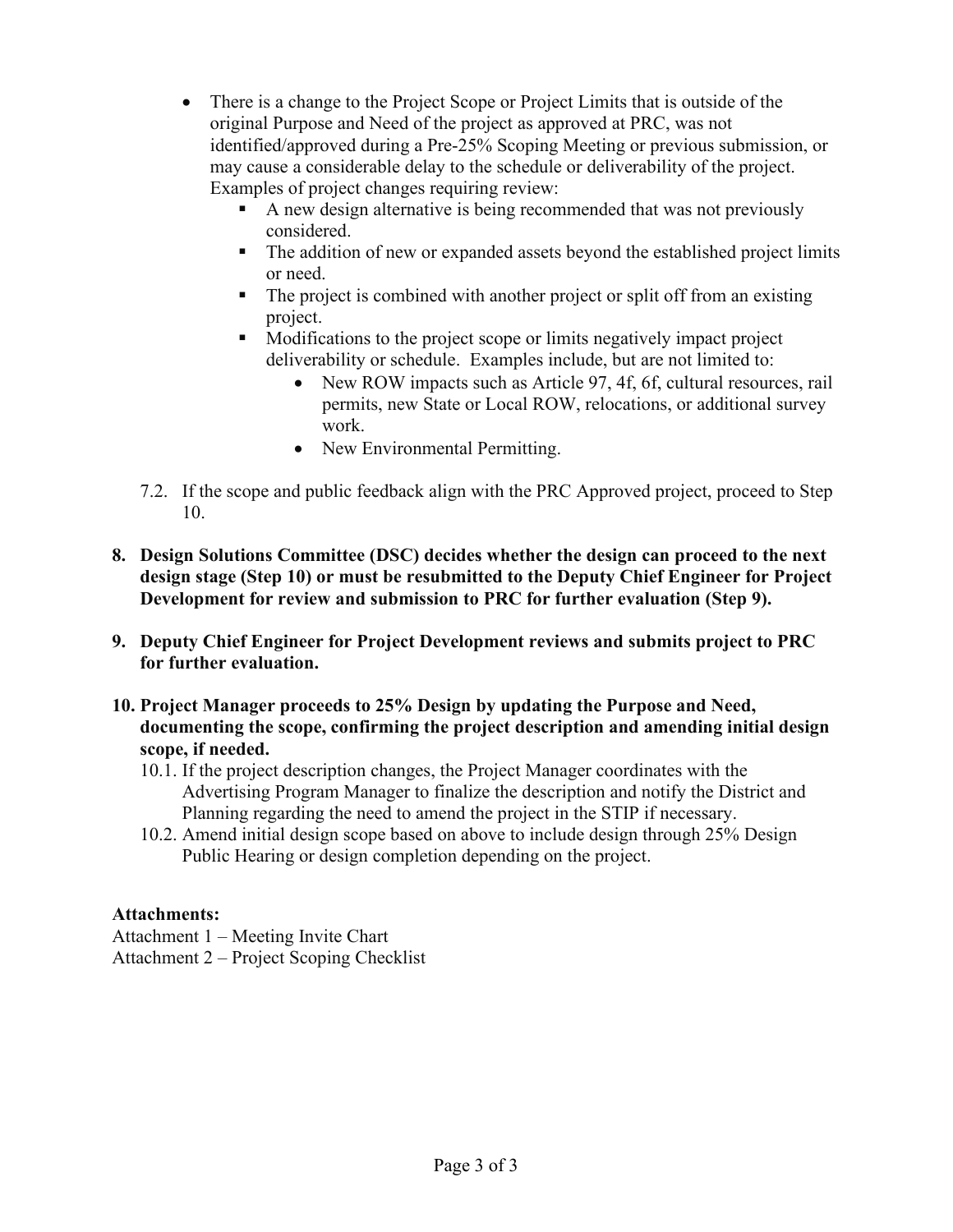## **Meeting Invite Chart**

Choose core disciplines according to project type

| choose core alsofphines according to project type<br><b>Project Type -&gt;</b><br><b>Core Discipline</b> | Bridge                                                                                                                               | $\ast$<br>Improvements<br>Intersection                         | Shared Use Path | Construction<br>New | and Curb<br>Sidewalks,<br>New Side<br>Curbing<br>Ramps | Pavement<br>Marking | Resurfacing    | Reconstruction<br>Roadway | $\mbox{Improvements}\,/\,$ SRTS<br>Safety | Signals<br>Traffic | Other:         |
|----------------------------------------------------------------------------------------------------------|--------------------------------------------------------------------------------------------------------------------------------------|----------------------------------------------------------------|-----------------|---------------------|--------------------------------------------------------|---------------------|----------------|---------------------------|-------------------------------------------|--------------------|----------------|
|                                                                                                          |                                                                                                                                      |                                                                |                 |                     |                                                        |                     |                |                           |                                           |                    |                |
| Designer (in-house or consultant)                                                                        | $\mathbf R$                                                                                                                          | $\mathbf R$                                                    | $\mathbf R$     | $\mathbf R$         | $\mathbf R$                                            | $\mathbf R$         | $\mathbf R$    | $\mathbf R$               | $\mathbf R$                               | $\mathbf R$        | $\mathbf R$    |
| <b>Bridge</b>                                                                                            | $\mathbf R$                                                                                                                          | $\overline{O}$                                                 | $\mathcal{O}$   | $\overline{O}$      | $\overline{O}$                                         | $\mathcal{O}$       | $\overline{O}$ | $\mathcal{O}$             | $\overline{O}$                            | $\overline{O}$     | $\mathcal{O}$  |
| Highway Design*                                                                                          | $\mathbf R$                                                                                                                          | $\mathbf R$                                                    | $\mathbf R$     | $\mathbf R$         | $\mathbf R$                                            | ${\bf R}$           | $\mathbf R$    | $\mathbf R$               | $\mathbf R$                               | ${\bf R}$          | ${\bf R}$      |
| <b>District Construction</b>                                                                             | $\overline{O}$                                                                                                                       | $\overline{O}$                                                 | $\overline{O}$  | $\Omega$            | $\overline{O}$                                         | $\mathcal{O}$       | $\overline{O}$ | $\overline{O}$            | $\overline{O}$                            | $\overline{O}$     | $\mathbf{O}$   |
| District all other disciplines                                                                           | District Projects staff shall attend all meetings but consult with the District PDE to determine which other disciplines are needed. |                                                                |                 |                     |                                                        |                     |                |                           |                                           |                    |                |
| Environmental                                                                                            | $\mathbf R$                                                                                                                          | $O^{\ast\ast}$                                                 | $\mathbf R$     | $\mathbf R$         | $\overline{O}$                                         | $\mathbf{O}$        | $\overline{O}$ | $\mathbf R$               | $\overline{O}$                            | $\overline{O}$     | $\overline{O}$ |
| Geotechnical                                                                                             | $\mathbf R$                                                                                                                          | $\overline{O}$                                                 | $\overline{O}$  | $\mathbf R$         | $\overline{O}$                                         | $\overline{O}$      | $\overline{O}$ | $\mathbf R$               | $\overline{O}$                            | $\mathcal{O}$      | $\mathcal{O}$  |
| Hydraulics***                                                                                            | $\mathbf R$                                                                                                                          | $\overline{O}$                                                 | $\overline{O}$  | $\mathbf R$         | $\overline{O}$                                         | $\overline{O}$      | $\overline{O}$ | $\overline{O}$            | $\overline{O}$                            | $\mathcal{O}$      | $\mathcal{O}$  |
| <b>FHWA</b>                                                                                              |                                                                                                                                      | Consult with FHWA on all Projects of Division Interest (PODIs) |                 |                     |                                                        |                     |                |                           |                                           |                    |                |
| Landscape                                                                                                | $\mathcal{O}$                                                                                                                        | $\mathcal{O}$                                                  | $\mathbf R$     | $\mathbf R$         | $\mathcal{O}$                                          | $\mathbf{O}$        | $\overline{O}$ | $\mathbf R$               | $\overline{O}$                            | $\mathcal{O}$      | $\mathcal{O}$  |
| Materials                                                                                                | $\overline{O}$                                                                                                                       | $\mathcal{O}$                                                  | $\mathcal{O}$   | $\overline{O}$      | $\overline{O}$                                         | $\mathcal{O}$       | $\mathbf{O}$   | $\mathcal{O}$             | $\overline{O}$                            | $\mathcal{O}$      | $\mathbf{O}$   |
| Pavement                                                                                                 | $\overline{O}$                                                                                                                       | $\mathbf R$                                                    | $\mathcal{O}$   | $\mathbf R$         | $\overline{O}$                                         | $\mathcal{O}$       | $\mathbf R$    | $\mathbf R$               | $\Omega$                                  | $\mathcal{O}$      | $\mathcal{O}$  |
| <b>ROW</b>                                                                                               | $\mathbf R$                                                                                                                          | $\mathbf R$                                                    | $\mathbf R$     | $\mathbf R$         | $\mathbf R$                                            | $\mathcal{O}$       | $\overline{O}$ | $\mathbf R$               | $\mathbf R$                               | $\mathbf R$        | $\mathbf R$    |
| Traffic and Safety****                                                                                   | $\overline{O}$                                                                                                                       | $\mathbf R$                                                    | $\mathcal{O}$   | $\overline{O}$      | $\mathcal{O}$                                          | $\overline{O}$      | $\overline{O}$ | $\mathbf R$               | $\mathbb{R}$                              | $\mathbf R$        | $\mathbf{O}$   |
| Utilities                                                                                                | $\mathbf R$                                                                                                                          | $\mathbf R$                                                    | $\mathbb{R}$    | $\mathbf R$         | R                                                      | $\mathcal{O}$       | $\mathbf{O}$   | $\mathbf R$               | $\mathbb{R}$                              | $\mathbf R$        | $\mathbf R$    |
| Transit                                                                                                  | $\overline{O}$                                                                                                                       | $\mathcal{O}$                                                  | $\mathcal{O}$   | $\overline{O}$      | $\mathbf{O}$                                           | $\mathbf{O}$        | $\overline{O}$ | $\mathbf{O}$              | $\overline{O}$                            | $\mathcal{O}$      | $\mathbf O$    |
| Municipality                                                                                             | $\mathbf R$                                                                                                                          | ${\bf R}$                                                      | $\mathbf R$     | ${\bf R}$           | $\mathbf R$                                            | ${\bf R}$           | $\mathbf R$    | $\mathbf R$               | $\mathbf R$                               | $\mathbf R$        | $\mathbf{O}$   |

R = Required, O = optional. \* Highway Design shall include the ADA, Complete Streets, and/or the Location Engineers. \*\*Consider Hazmat involvement with Intersection Improvement projects. \*\*\* Include Hydraulics for projects over water or will affect a river, stream or water course. \*\*\*\*Safety involvement may be beneficial for certain project types.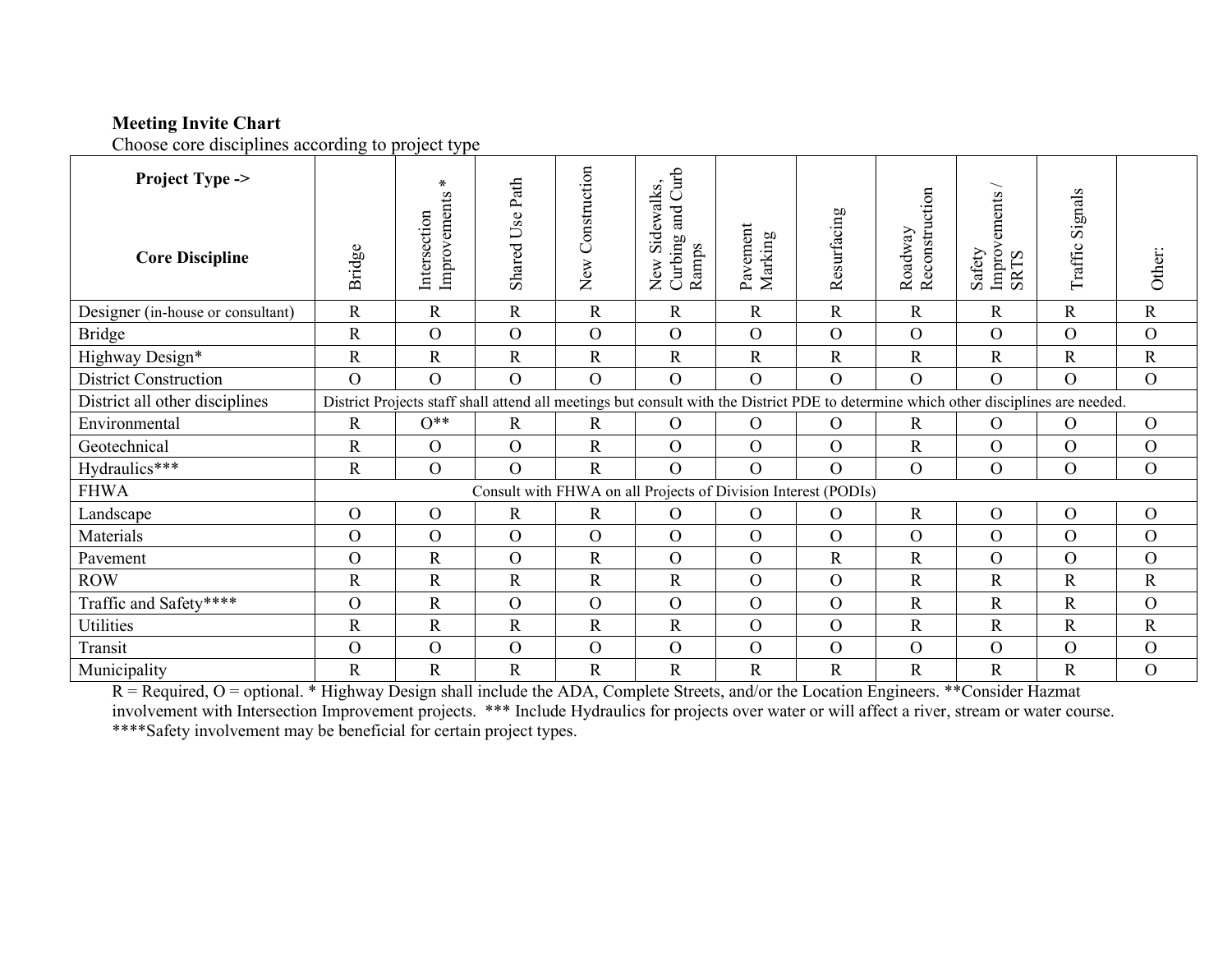## PROJECT SCOPING CHECKLIST MASSDOT

| Project File No.:                            | Date:                                                                     |  |  |  |
|----------------------------------------------|---------------------------------------------------------------------------|--|--|--|
| Project Description:                         |                                                                           |  |  |  |
| I. GENERAL PROJECT INFORMATION               |                                                                           |  |  |  |
| A. Project Type (Select all that apply):     |                                                                           |  |  |  |
| Bridge; Bridge No.:<br>$\Box$                | Safety Improvements / Safe Routes to School<br>$\Box$                     |  |  |  |
| Intersection Improvements<br>$\Box$          | <b>Shared Use Path</b>                                                    |  |  |  |
| <b>New Construction</b><br>$\Box$            | $\Box$                                                                    |  |  |  |
| <b>Pavement Markings</b>                     | <b>Traffic Signals</b><br>$\Box$<br>New Sidewalks, Curbing and Curb Ramps |  |  |  |
| $\Box$<br>Resurfacing<br>$\Box$              | $\Box$<br>Other:<br>$\Box$                                                |  |  |  |
| Roadway Reconstruction<br>$\Box$             |                                                                           |  |  |  |
|                                              |                                                                           |  |  |  |
| <b>B. Project Initiation</b>                 |                                                                           |  |  |  |
| Project Proponent:<br>Municipality<br>$\Box$ | MassDOT<br>Other:<br>$\Box$<br>$\Box$                                     |  |  |  |
| Asset Ownership:<br>Municipality<br>$\Box$   | Other:<br>MassDOT<br>$\Box$<br>$\Box$                                     |  |  |  |
| Project Purpose & Need:                      |                                                                           |  |  |  |
|                                              |                                                                           |  |  |  |
|                                              |                                                                           |  |  |  |
|                                              |                                                                           |  |  |  |
|                                              |                                                                           |  |  |  |
|                                              |                                                                           |  |  |  |
|                                              |                                                                           |  |  |  |
|                                              |                                                                           |  |  |  |
|                                              |                                                                           |  |  |  |
|                                              |                                                                           |  |  |  |
|                                              |                                                                           |  |  |  |
|                                              |                                                                           |  |  |  |
|                                              |                                                                           |  |  |  |
|                                              |                                                                           |  |  |  |
|                                              |                                                                           |  |  |  |
|                                              |                                                                           |  |  |  |
|                                              |                                                                           |  |  |  |

Programmed Funds (if available):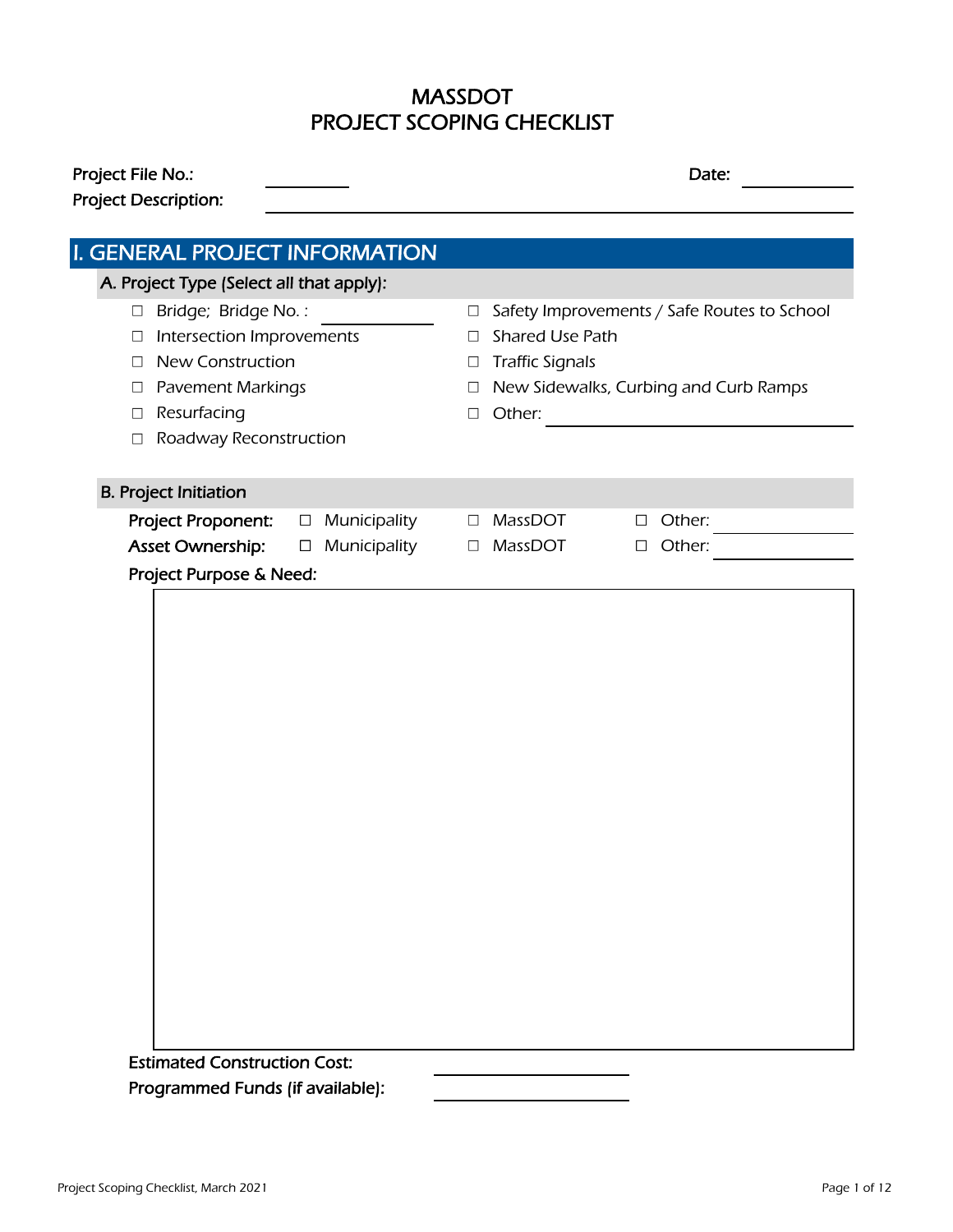## II. BRIDGE SCOPING CHECKLIST

## A. Examine Potential Bridge Project Types

- $\Box$  Candidate for Preservation
- $\Box$  If not Preservation; Substructure elements are worthy of analysis for re-use
- $\Box$  Candidate for Superstructure Replacement
- $\Box$  Candidate for Full Replacement

## Comments:

## B. Bridge Studies, Analysis & Reports Required

- $\Box$  Preliminary Structures Report (Check box if project to retain any portion of exist. structure)
- $\Box$  Boring / Probe Layout Plan
- □ Geotechnical Report
- $\Box$  Hydraulic Report:  $\Box$  Designer to Prepare  $\Box$  MassDOT to Prepare
- $\Box$  Bridge Type Selection Worksheet
- $\square$  Sketch Plans
- □ Additional Studies:

## C. Determine Required Bridge Clearance and Bridge Geometry

- $\Box$  Bridge is over Railroad (indicate the Line; Segment; MP in Comments)
- $\Box$  If over Railroad, is this a Chapter 634 Bridge?
- $\Box$  Increase Channel Width for Hydraulic or Environmental Purposes
	- Required Min. Horizontal Clearance for Bridge not over Railroad
- Required Min. Horizontal Clearance for Bridge over Railroad, not Chapter 634
- Required Min. Vertical Clearance for Bridge not over Railroad
	- Required Min. Vertical Clearance for Bridge over Railroad, not Chapter 634

For Horizontal Clearance: Specify in comments the clearance from what Controlling Element.

The Controlling Element may be face of abutment or pier; edge of travelled way, etc.

For Vertical Clearance: Specify in comments the clearance from what Controlling Element. The Controlling Element may be roadway shoulder; top of rail; design year flood; etc.

## Comments:

Describe Bridge Geometry (indicate Span Length; Skew: Structure Depth; etc.)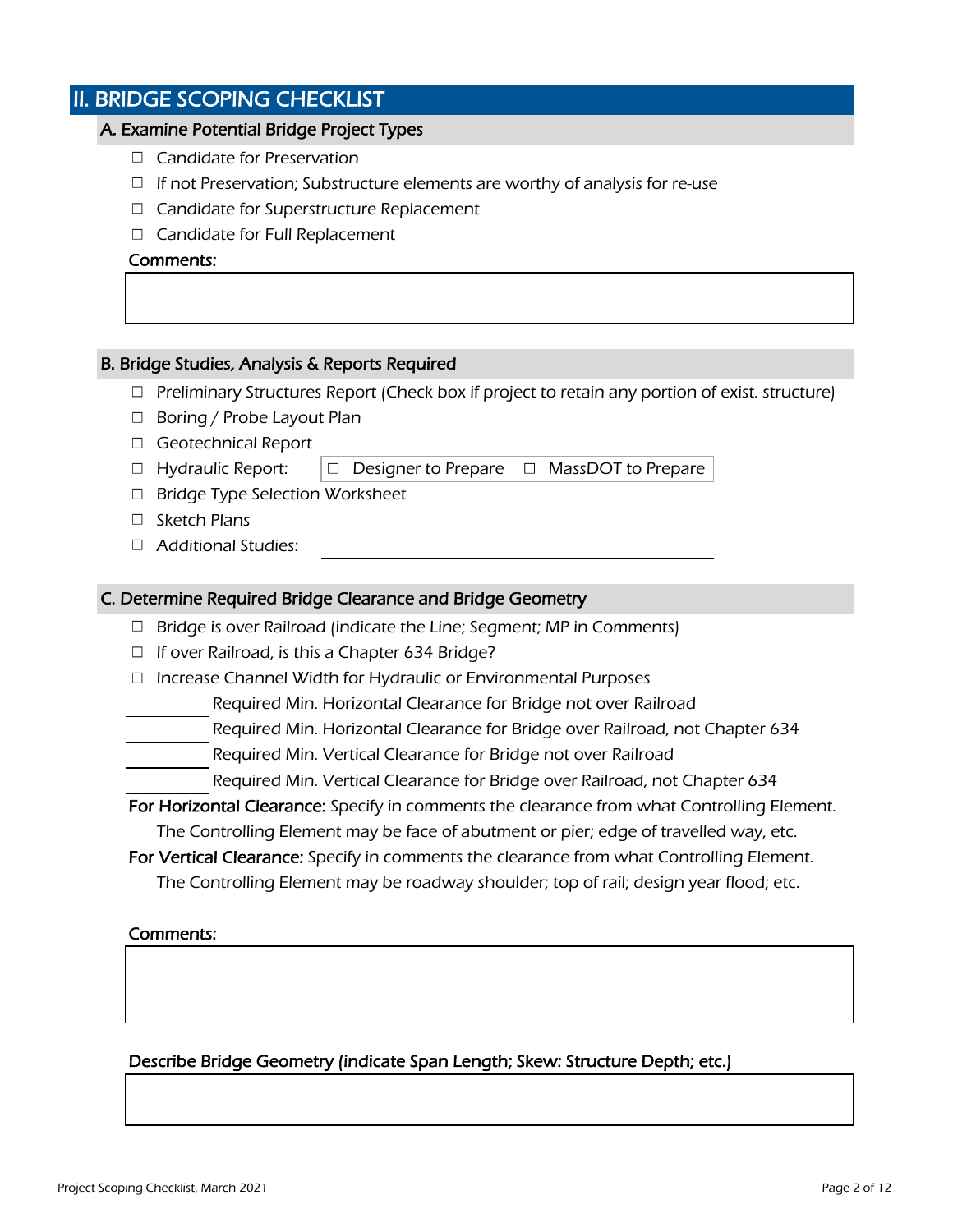## III. ROADWAY CONTEXT

## A. Project Area

- $\Box$  Project located within 1/4 mile (1500 feet) of an Environmental Justice and/or Title VI area?
- $\Box$  Project located within 1500 feet of School, Library, Park, Transit, Senior Center, etc. Describe below:

## $\Box$  Existing if-road bicycle/pedestrian facilities within 1500 feet of project area; Describe below

- $\Box$  High Potential for Walkable Trips (Blue or Green layer) [Potential for Walkable Trips by RPA](https://massdot.maps.arcgis.com/apps/webappviewer/index.html?id=abab2e8c3da446a5ae4b675cd35b5f4f)
- $\Box$  High Potential for Everyday Biking (Blue or Green layer)
- B. Crash History
	- $\Box$  Top 200 Intersection Crash Cluster located in Project Area; Describe below
	- $\Box$  HSIP Crash Cluster located in Project Area; Describe below
	- $\Box$  HSIP Bicycle Crash Cluster located in Project Area; Describe below
	- $\Box$  HSIP Pedestrian Crash Cluster located in Project Area; Describe below

Crash Locations:

[Top Crash Locations](https://gis.massdot.state.ma.us/topcrashlocations/)

[Environmental](http://maps.massgis.state.ma.us/map_ol/ej.php) Justice Viewer

[Potential for Everyday Biking by RPA](https://massdot.maps.arcgis.com/apps/webappviewer/index.html?id=371274be470c4f9db0543943398eb3d3)

- $\Box$  Police Crash Reports Required:  $|\Box$  All Intersections  $\Box$  Entire Length of Corridor
	-

- $\Box$  Crash Diagrams Required
- □ Corridor Crash Mapping Required
- $\Box$  Road Safety Audit Required (prior to 25%)
- [RSA Template](https://www.mass.gov/service-details/road-safety-audits) & Guidelines
- $\Box$  Safety Alternative Analysis Required (Check box if project anticipates receiving HSIP funds) HSIP Eligibility [& Alternative Safety Analysis Guide](https://www.mass.gov/service-details/highway-safety-improvement-program)

## $\Box$  Interstate  $\Box$  Rural Principal Arterial  $\Box$  Urban Principal Arterial  $\Box$  Rural Minor Arterial  $\Box$  Urban Minor Arterial  $\Box$  Rural Major Collector  $\Box$  Urban Collector  $\Box$  Rural Minor Collector  $\Box$  Urban Local  $\Box$  Rural Local IV. ROADWAY SCOPING CHECKLIST A. Roadway Classification [Road Inventory](https://gis.massdot.state.ma.us/roadinventory/) Map

 $\Box$  Proposed project is on the National Highway System (NHS)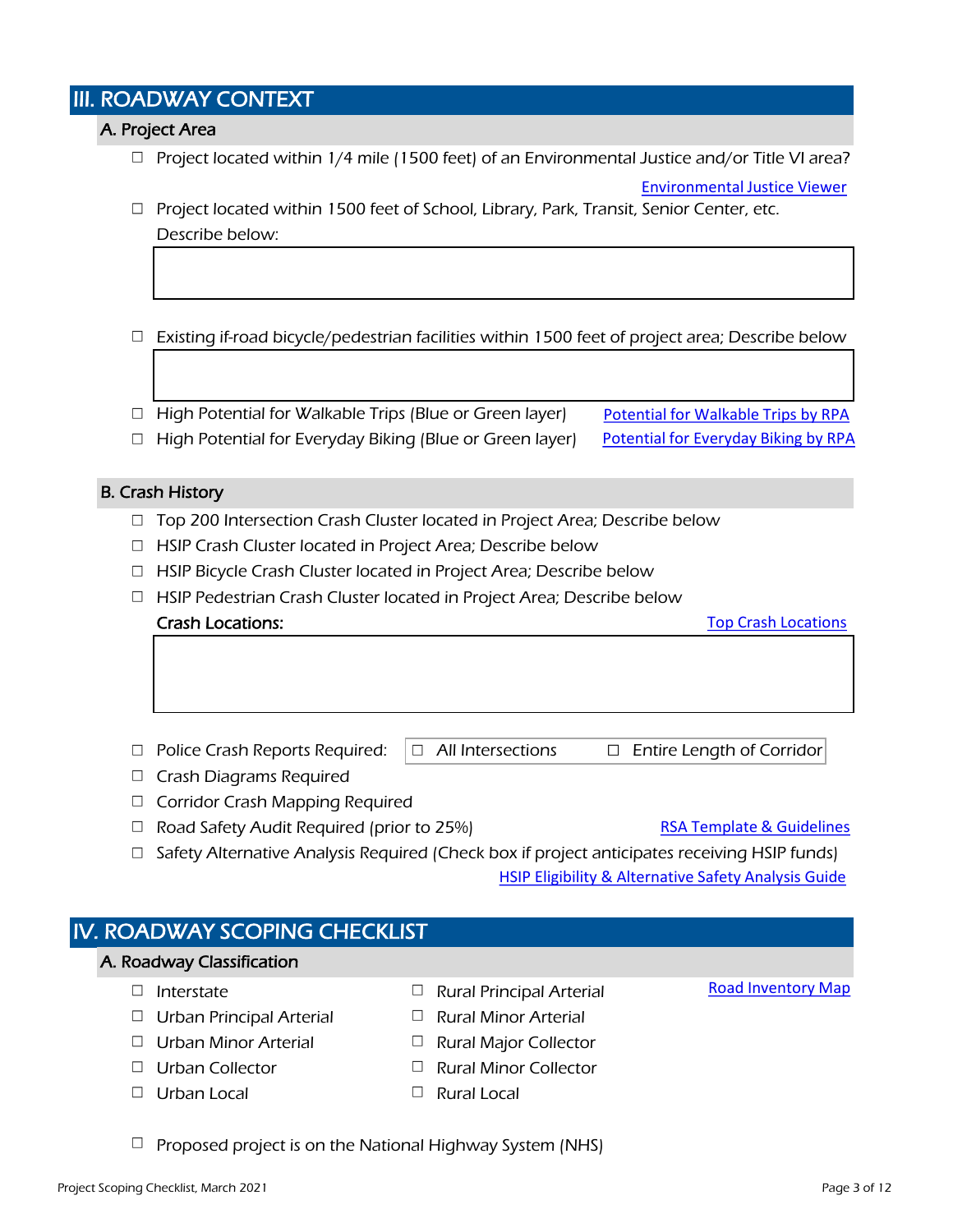B. Existing Volumes

Annual Daily Traffic (ADT) Daily Bicycle Volume Percent Truck Traffic **Daily Pedestrian Volume** 

## C. Existing Speeds

Posted (or Statutory) Speed Limit

Measured Free Flow Speed (if available)

## D. Determine Target Design Speed

 $\Box$  Project area is candidate for Motor Vehicle and/or Multimodal Safety Countermeasures; Including Traffic Calming, Road Diet and other Safety Measures

Target Design Speed

## Comments:

## E. Determine Proposed Roadway Cross -Section

Candidate for Shared-Use Path, Side Path, Separated Bike Lane or Buffered Bike Lane [E-20-001](https://www.mass.gov/info-details/massdot-highway-engineering-directives)

| Existing: | Proposed: |                                                        |
|-----------|-----------|--------------------------------------------------------|
|           |           | Width of Existing Right-of-Way Layout                  |
|           |           | Number of Travel Lanes                                 |
|           |           | Width of Travel Lanes                                  |
|           |           | Width of Turning Lanes                                 |
|           |           | Width of Shoulders                                     |
|           |           | Width of On-Road Bicycle Facility, include buffer      |
|           |           | Width of Shared-Use Path (note 1 side or both)         |
|           |           | Width of Separated Bike Lane (note 1 side or both)     |
|           |           | Width of Roadway Buffer                                |
|           |           | Width of Sidewalk*, include curb (note 1 side or both) |
|           |           | Width of On-Street Parking (note 1 side or both)       |
|           |           | Width of Median                                        |
|           |           | Width of Bus Stops**                                   |

\*Less than 5.5' Sidewalk Width, including curb, requires waiver

\*\*Confirm proposed bus stop width with transit agency; 8.5' Min., including curb, for MBTA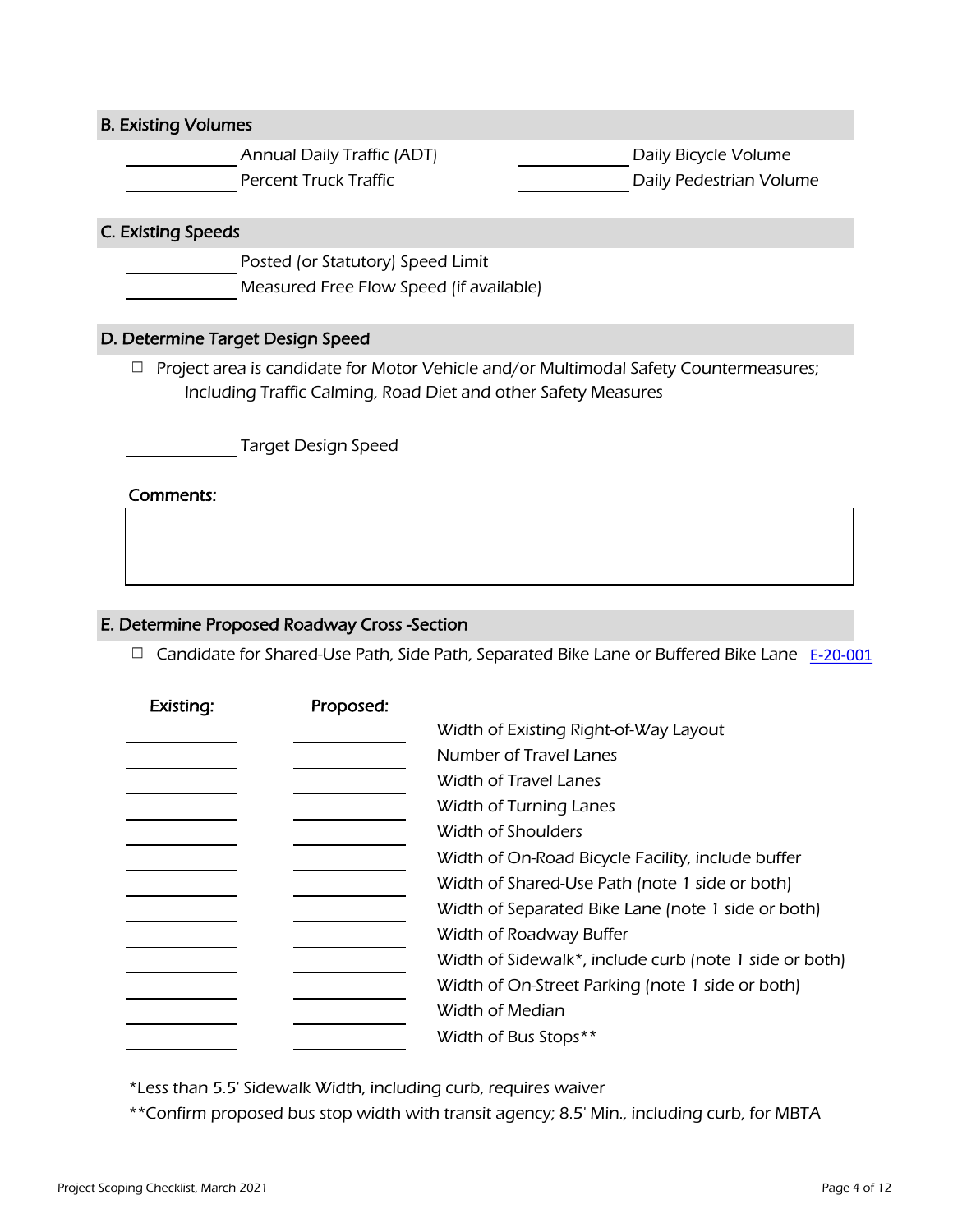## F. Determine Roadway Profile

- $\Box$  Existing Profile appears to meet design standards (verify during preliminary design)
- $\Box$  Existing Sidewalks, Curb Ramps and Driveways appear ADA/AAB Compliant
- □ Maintain / Optimize Existing Profile
- □ Improve Profile; Consider Min. Vertical Clearance, Stormwater Low Points and Flood Resiliency

## Comments:

## G. Determine Horizontal Alignment

- $\Box$  Existing Alignment appears to meet design standards (verify during preliminary design)
- □ Maintain / Optimize Existing Alignment
- □ Improve Alignment

## Comments:

## H. Determine Project Limits

Describe Limits with proximity to nearest feature, intersection, mile marker, town line, address, etc.

## Begin Project:

For Bridge: Feet beyond Abutment in this direction:

## End Project

For Bridge: Feet beyond Abutment in this direction: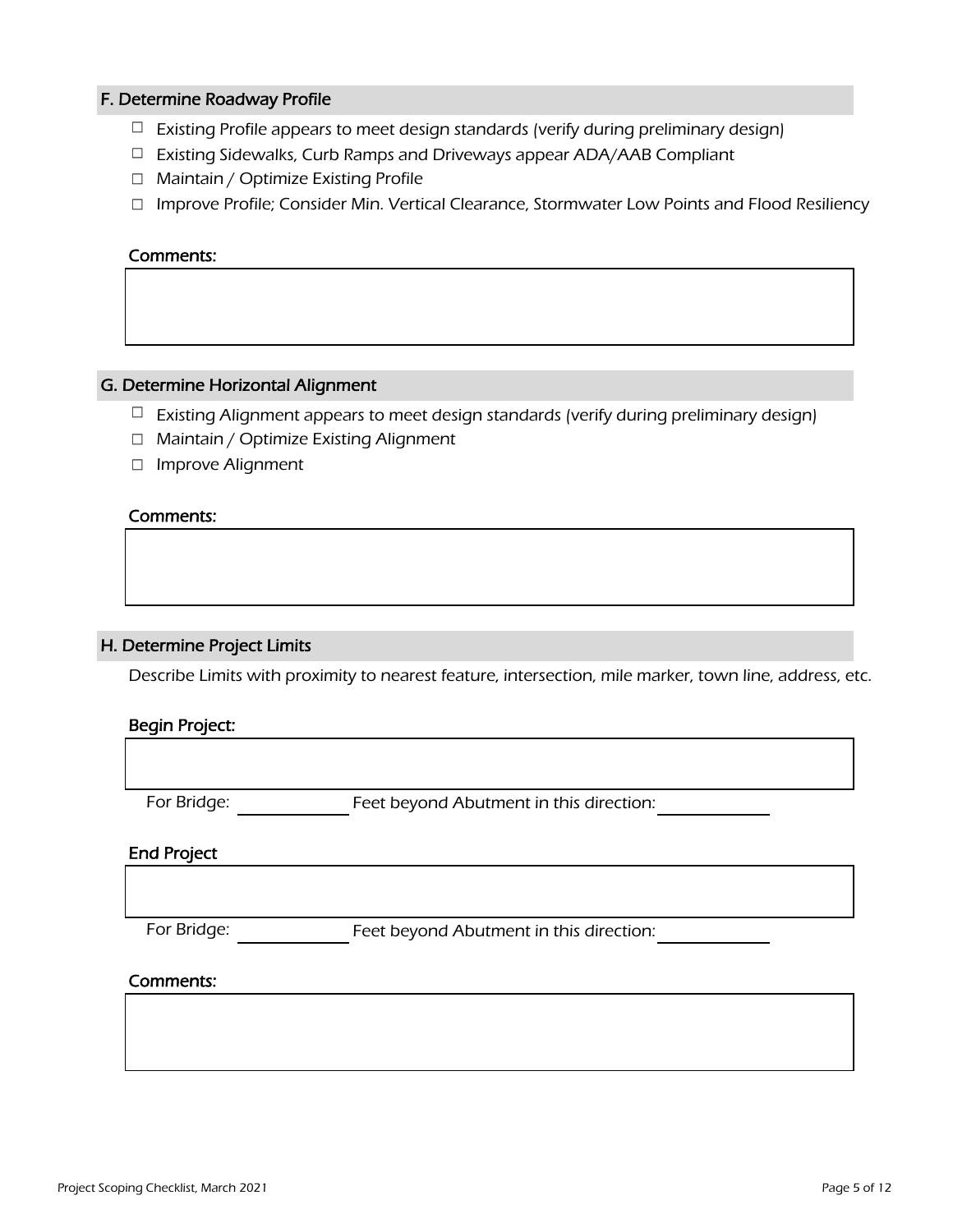## I. Proposed Pavement Treatment

- $\Box$  Ultra Thin Bond, Microsurfacing, Fog Seal, Chip Seal, Waterproof Surface Course, etc.
- □ Mill & Overlay (Functional or Structural)
- □ Hot/Cold in Place Recycling
- □ Reclamation
- □ Full Depth Reconstruction
- □ New Construction
- Other:
- □ No Proposed Improvement

## J. Other Roadway Design Issues

- $\Box$  Address Accessible Ramps and Missing Crosswalks at Intersection(s)
- $\Box$  Address Drainage Issues
- $\Box$  Address Existing Traffic Signals within Project Limits
- $\Box$  Address Existing Bridge(s) within Project Limits (Plans Required)
- $\Box$  Address Existing Culvert Condition

Estimated [Culvert & Bridge Vulnerability](https://www.arcgis.com/apps/webappviewer/index.html?id=015b900027ab465bac7cffe934dcce46)

- □ Address Guardrail / Barrier
- □ Address Lighting
- $\Box$  Address Trees within Right-of-Way Layout
- $\Box$  Address MassDOT ITS, Weather Sensors, VMS, Counting Stations
- □ Other; Describe below

## V. CONSTRUCTABILITY

- $\Box$  Candidate for Full Road Closure and Detour; Describe possible detour route in Comments
- $\Box$  Candidate for Accelerated Construction Techniques
- □ Candidate for Stage Construction
- $\Box$  Candidate for Alternative One-Way Traffic
- $\Box$  Candidate for Night Work
- $\Box$  Potential Construction Lay Down Area; Describe in Comments
- $\Box$  Potential for buried man-made objects / unidentified hazardous waste present
- $\Box$  Potential for unexpected geotechnical or groundwater issues present
- $\Box$  Seasonal or time restrictions required during construction
- $\Box$  Project overlaps and/or adjacent to another project scope and/or schedule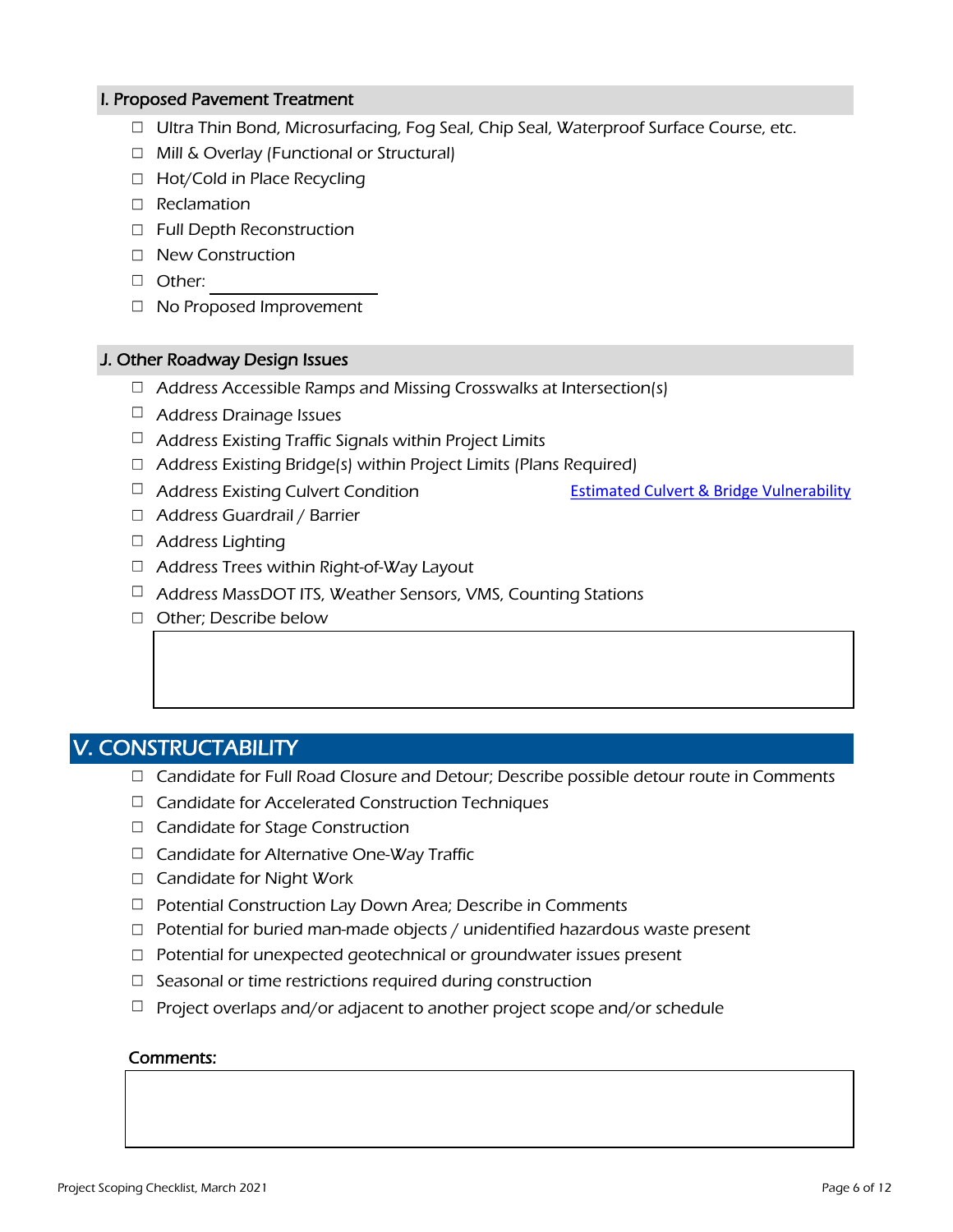## VI. UTILITIES

## A. Describe Existing Utilities

Overhead:

Underground:

Carried on Bridge (if applicable):

Under Bridge (if applicable):

## B. Utility Design Considerations

- $\Box$  Can widening be cone on a side of the road that does not have Utility Poles?
- $\Box$  Does City / Town need to upgrade water, sewer, or drainage?
- $\Box$  Does City / Town need to perform sewer / drainage separation?
- $\Box$  Does gas company need to upgrade old Cast Iron / Barrel Steel Pipe?

## Comments:

## C. Utility Exploration

- $\Box$  Utility Test Pits:  $\Box$  Designer to Obtain  $\Box$  MassDOT to Obtain Subsurface Utility Exploration (SUE):  $\Box$  Designer to Obtain  $\Box$  MassDOT to Obtain SUE Quality Level(s) - Check all that apply [Utility Relocation Contacts, Forms & Guidance](https://www.mass.gov/highway-utility-relocation)
- $\Box$  D: Collection & correlation of existing utility records
- $\Box$  C: Survey of visible utility facilities
- $\Box$  B: Determine existence and horizontal position of utility facilities within area of excavation
- $\Box$  A: Physically expose existing subsurface utility facilities to find vertical subsurface position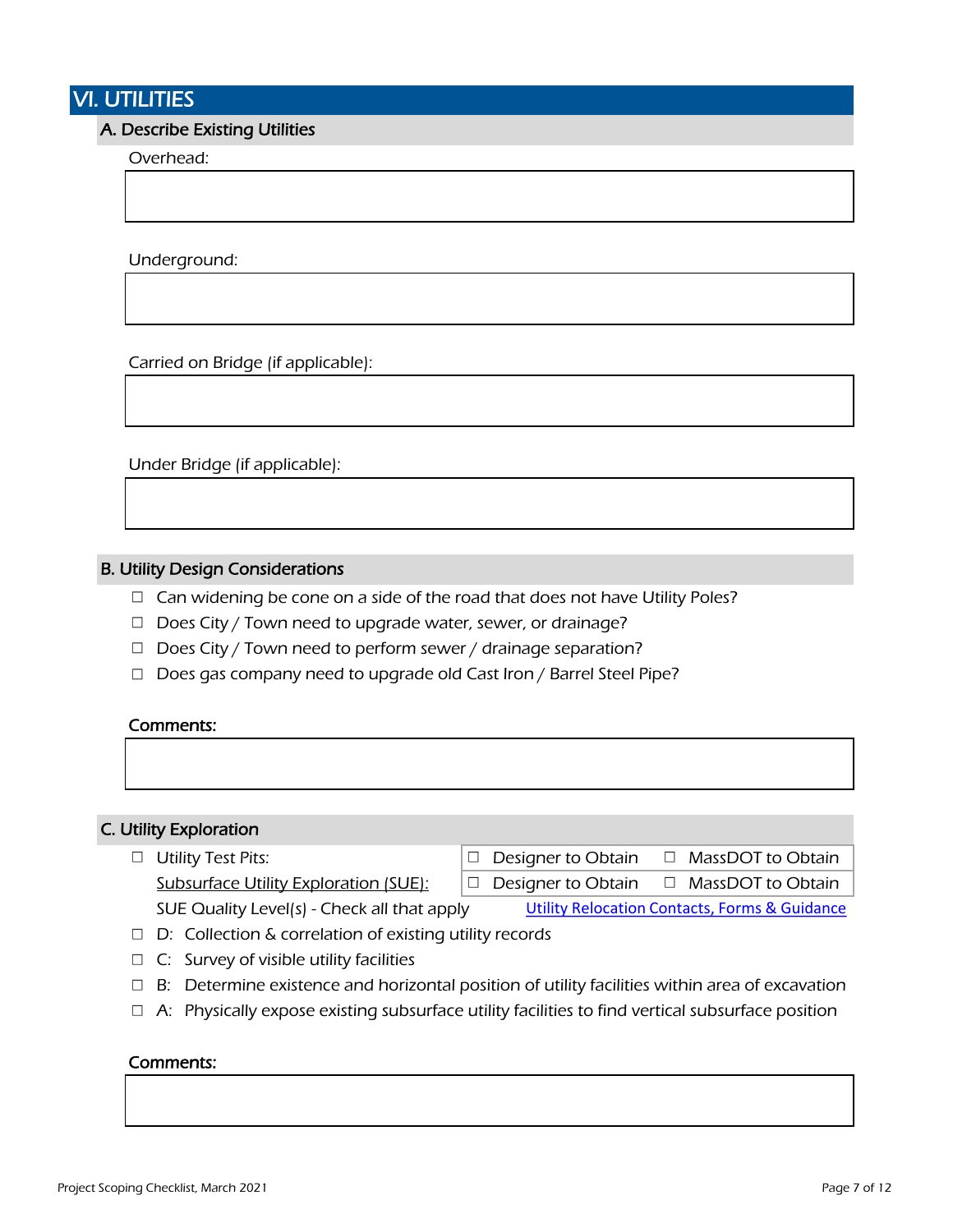## VII. ENVIRONMENTAL

## A. Stormwater Mitigation

- $\Box$  Project is anticipated to increase the impervious surface of the travelled way Square Feet of increase (if unknown, mark as TBD - to be determined)
- $\Box$  Project is anticipated to widen the roadway by 4 feet or more for half a mile or more Linear Feet of widening of 4' or more (if unknown, mark as TBD - to be determined)
- $\Box$  Project is anticipated to meet, or exceed MassDEP Stormwater Standards
- $\Box$  Does the project area directly discharge (via pipe or overland flow) into any Category 5 Impaired waterbodies?
- $\Box$  Does the project propose how to treat, mitigate (or maintain if sufficient) discharge into this Impaired Waterbody (meeting TMDL requirements)?

## B. Stormwater Best Management Practices (BMPs)

 $\Box$  Project is anticipated to include BMPs to ensure existing stormwater conditions will at least be maintained; Check anticipated BMPs below:

## Pretreatment BMPs Conveyance

- $\Box$  Deep sump catch basins  $\Box$  Water quality swales
- 
- $\Box$  Vegetated Filter Strips  $\Box$  **BMPs**

- $\Box$  Bioretention areas including rain gardens  $\Box$  Infiltration basins and trenches
- $\Box$  Constructed stormwater wetlands  $\Box$  Leaching catch basins
- $\Box$  Extended dry detention basin  $\Box$  Subsurface structure(s)
- 
- Wet basins Other:

- 
- $\Box$  Sediment forebays  $\Box$  Grass channels (formerly biofilter swales)

- **Treatment BMPs**  $\Box$  Porous Pavement
	-
	-
	-
- $\Box$  Treebox filters  $\Box$  Country Drainage
	-

## C. Field Reconnaissance

Provide photographs that clearly illustrate existing site conditions such as local land use and context (urban, suburban, rural, etc.); Provide additional details in the comments.

- $\Box$  Wetlands / waterways present
- $\Box$  Area buildings or public open space in close proximity to the site?
- $\Box$  Bridge Projects: Does the bridge appear to restrict the natural flow regime of the waterway?
- $\Box$  Bridge Projects: If the bridge is over waterway, is it navigable?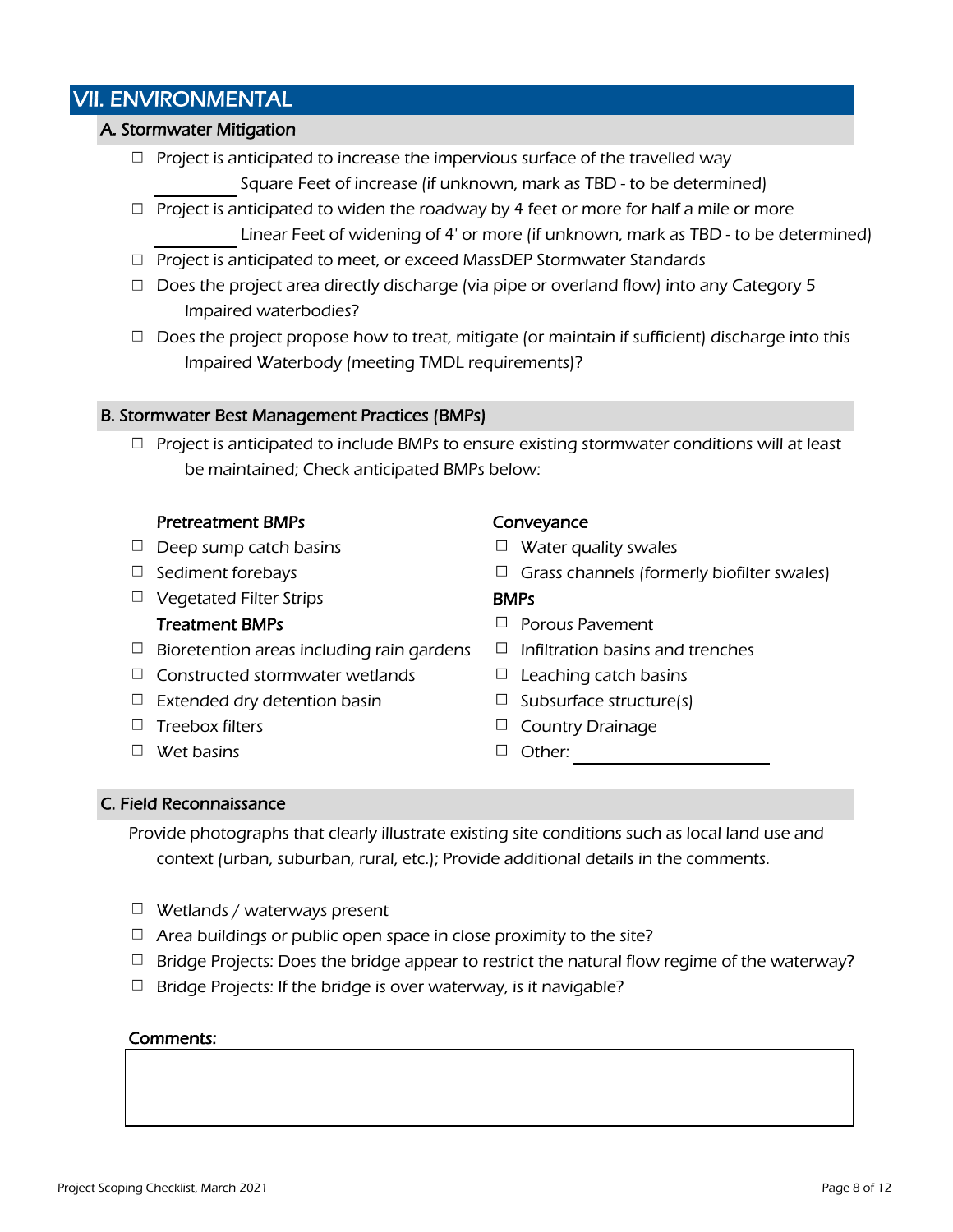## D. Environmental Studies, Permits & Reports Required

- □ Early Environmental Checklist
- □ Bridge Project: Determine Nat'l Register of Historic Places status of structure Eligible or Listed Potential Permits / License required:
- 
- 
- 
- 
- $\Box$  NPDES Section 402 Clean Water Act  $\Box$  Wild and Scenic Rivers Act
- 
- $\Box$  Section 10 Rivers and Harbors  $\Box$  Unknown, to be determined
- $\Box$  Chapter 91 Public Waterfront Act  $\Box$  Section 106 National Historic Preservation
- $\Box$  Coastal Zone Management Act  $\Box$  U.S. Army Corps of Engineers Section 404
- $\Box$  MA Wetlands Protection Act  $\Box$  U.S. Coast Guard Section 9 Rivers and Harbors
- $\Box$  NEPA / MEPA  $\Box$  Water Quality Certification Section 401
	-
- $\Box$  Section 4(f) and/or 6(f) if the DOT Act  $\Box$  MA Coastal Flood Risk Model (MC-FRM)
	-
	- □ Other:

## Comments:

|  | VIII. RIGHT-OF-WAY                                   |
|--|------------------------------------------------------|
|  | $\Box$ Exempts Takings or Alterations anticipated to |

|                                            | $\exists$ Easements, Takings or Alterations anticipated to be required |          |  |
|--------------------------------------------|------------------------------------------------------------------------|----------|--|
| <b>Responsibility:</b> $\Box$ Municipality | □ MassDOT                                                              | □ Other: |  |

Right [of Way Manual](https://www.mass.gov/service-details/right-of-way-manual)

 $\Box$  Potential Article 97; Describe below

Consider potential impacts to Conservation Land, Open Space including Public Parks & Monuments, Public Reservations, Public Athletic fields, Public Concert area, Municipal commons and Public Playgrounds. Consider impacts to Public watershed properties, Fish & Wildlife property, DCR property, properties having an Agricultural Restriction or Conservation Restriction.

- $\Box$  Easements, Permits or Licenses from DCR, Fisheries & Wildlife, MBTA or MWRA; Describe below
- $\Box$  Impact to Railroad or Public Utility Corridor; Describe below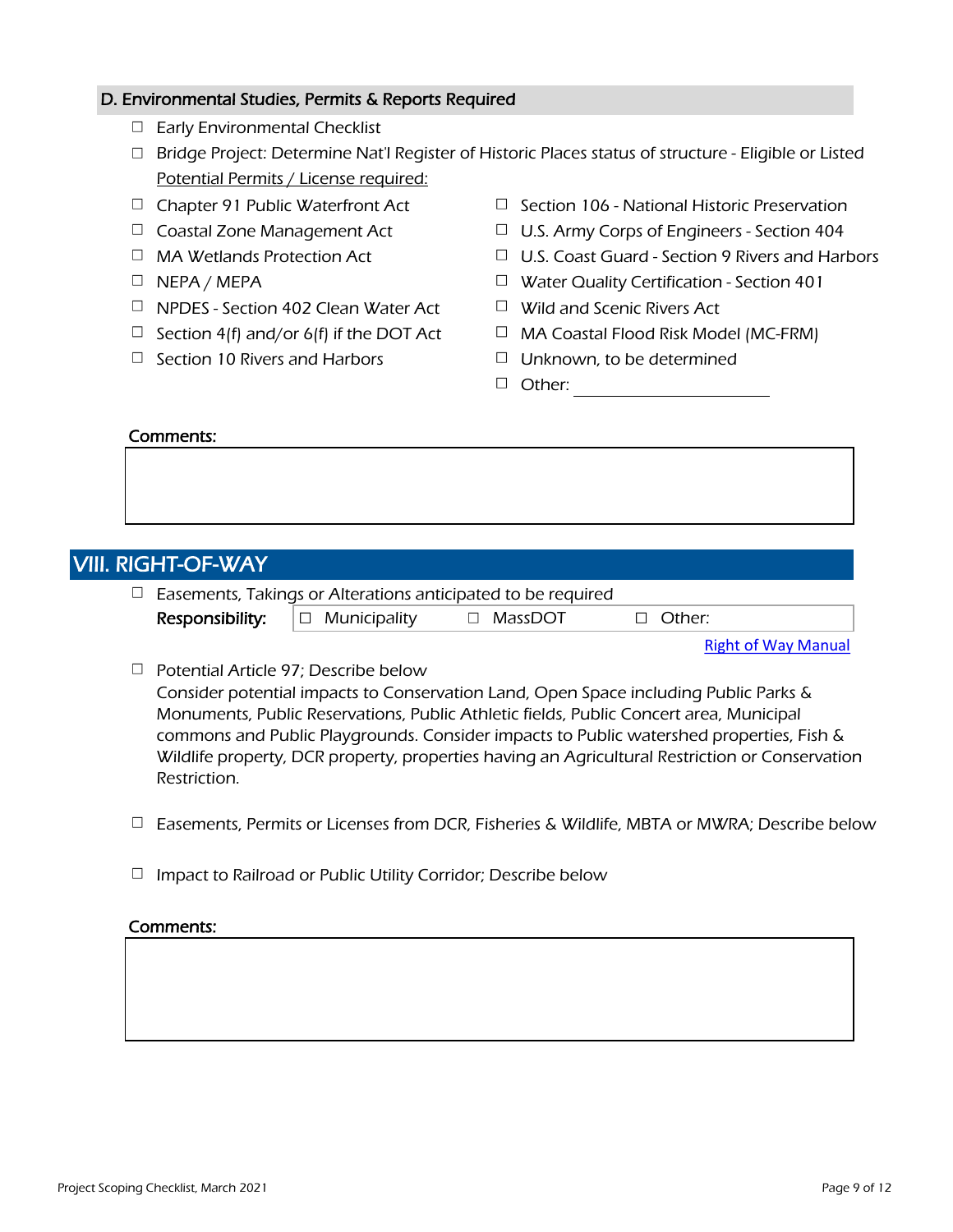## IX. DATA, STUDIES, ANALYSIS & REPORTS

## $\Box$  Field Survey & Base Plan  $|\Box$  by Designer  $\Box$  by MassDOT  $\Box$  Traffic Counts  $\Box$  by Designer  $\Box$  by MassDOT  $\Box$  Crash Data  $\Box$  by Designer  $\Box$  by MassDOT □ Road Safety Audit  $\Box$  Pavement Cores  $\Box$  by Designer  $\Box$  by MassDOT  $\Box$  Wetlands Delineation  $\Box$  by Designer  $\Box$  by MassDOT  $\Box$  Field Verify ADA/AAB Compliance for Sidewalks and Curb Ramps to be retained  $\Box$  Preliminary Decision Value calculation per Bridge Manual 2.1.4 (for Accel. Bridge Construction) □ Project Design Schedule Pre-25% "Over-the-Shoulder" (OTS) Review Meeting (see required deliverables in section B)  $\Box$  Public Information Meeting, if needed (after Pre-25% OTS)  $\Box$  Intersection Control Evaluation (ICE) - Stage 3 (after Public Informational Meeting, if needed) A. Pre-25% Services For proposed modifications to Existing Traffic Signals, ATR counts for the side street approaches shall be collected for a minimum of 24 continuous weekday-hours; Also minimum of the highest 8 hours of the day for the minor street shall be conducted by manual turning movement count method. [Survey Guidelines](https://www.mass.gov/info-details/general-survey-guidelines) Guidance [on Traffic Count Data](https://www.mass.gov/info-details/massdot-highway-engineering-directives) [MassDOT IMPACT Crash Portal](https://apps.impact.dot.state.ma.us/cdp/home) [RSA Template & Guidelines](https://www.mass.gov/service-details/road-safety-audits) Design [Schedule Templates](https://www.mass.gov/lists/massdot-typical-design-schedule-templates)

□ Other:

## Comments:

## B. Pre-25% "Over-the-Shoulder" (OTS) Meeting Deliverables - provide in advance of OTS

- $\Box$  Conceptual (10% level) design with critical cross sections, roll plan and preliminary profiles
- $\Box$  Typical Section Alternatives Analysis
- $\Box$  Draft Design Justification Workbook
- $\Box$  Safety Alternatives Analysis
- $\Box$  Intersection Control Evaluation (ICE) Stage 2
- $\Box$  Preliminary Estimate
- $\Box$  Preliminary Construction Staging
- $\Box$  Preliminary ROW Impact Summary for Alternatives
- □ Other:

## Comments:

Design [Justification Workbook](https://www.mass.gov/info-details/massdot-design-justification-reports)

[Safety Alternatives](https://www.mass.gov/doc/massdot-safety-alternatives-analysis-guide/download) Analysis Guide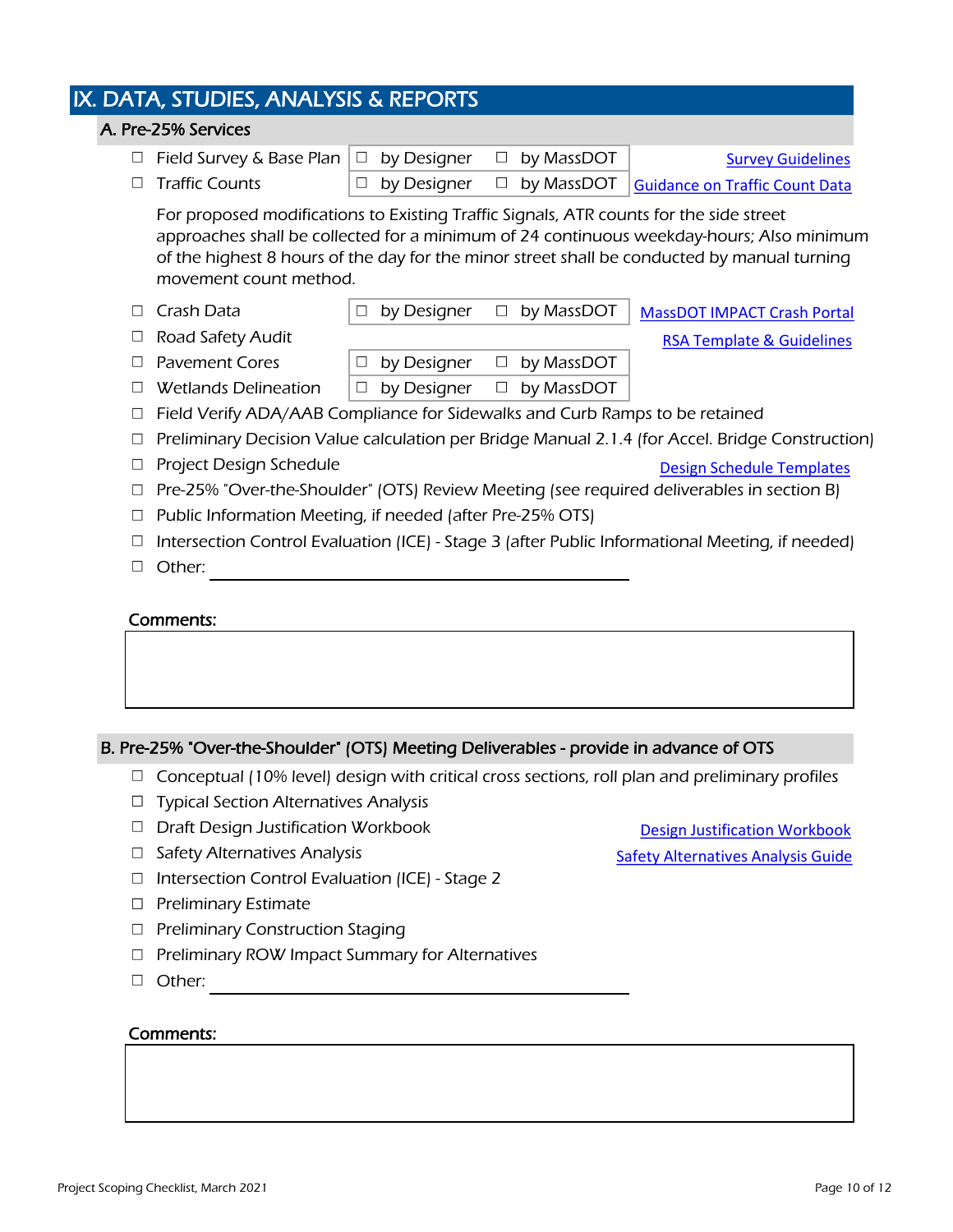## C. 25% Design Submission

- □ Functional Design Report Traffic & Safety Engineering - [25% Design Submission Guide](https://www.mass.gov/doc/25-design-traffic-submission-guidelines/download)
- □ Pavement Design Report
- □ Checklists per PDDG Checklist & Submission Workbook
- $\square$  Estimate
- $\Box$  Preliminary Right of Way Plans
- $\Box$  Preliminary Utility Coordination & Colored Utility Plans
- $\Box$  Estimate of utility adjustments / relocations @25%
- $\Box$  Initial Contract Time Determination
- Other:

## Comments:

## D. Post-25% Submission Items

- $\Box$  Design Public Hearing
- $\Box$  Design Justification Workbook (after Design Public Hearing) Design [Justification Workbook](https://www.mass.gov/info-details/massdot-design-justification-reports)
- $\Box$  Contract Time Determination
- $\Box$  Incentive / Disincentive
- $\Box$  Other:

#### Comments:

[Checklists & Submission Guides](https://www.mass.gov/lists/massdot-highway-project-development-tools) [Construction Project Estimator \(CPE\)](https://hwy.massdot.state.ma.us/CPE/) Right [of Way Plan Preparation Guide](https://www.mass.gov/doc/plan-preparation-guidelines-for-consultants-preparing-right-of-way-plans/download)

[Utility Relocation Forms & Guidance](https://www.mass.gov/highway-utility-relocation)

[Incentive / Disincentive Guide](https://www.mass.gov/lists/massdot-highway-project-controls-toolkit)

[Contract Time Determination \(CTD\) Guide](https://www.mass.gov/lists/massdot-highway-project-controls-toolkit)